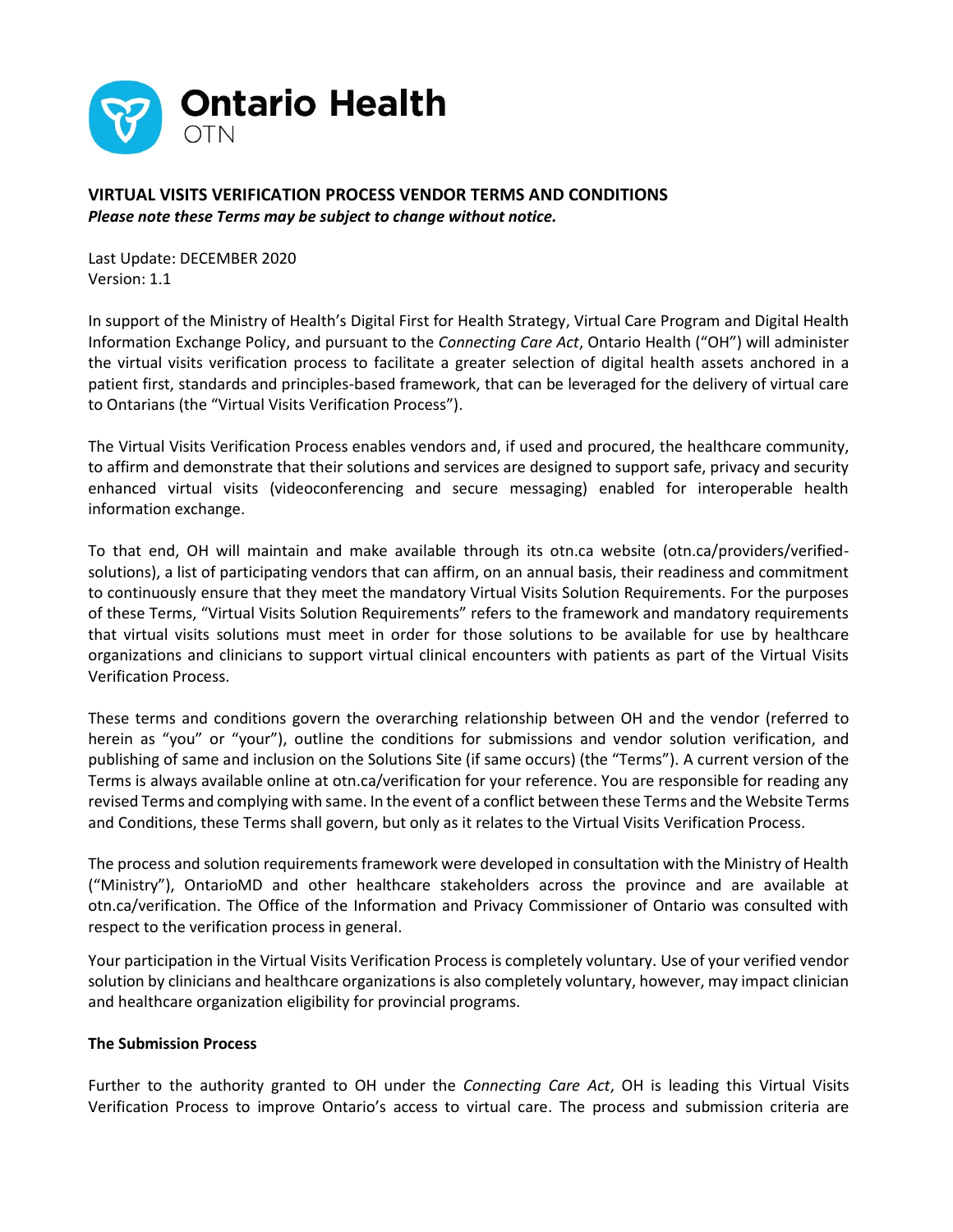described on the Submission Site (otn.ca/verification). The submission package includes: (i) Attestation Letter; (ii) Schedule A: Organization and Solution Information; (iii) Schedule B: Solution Requirements; (iv) Schedule C: Privacy Impact Assessment (PIA) Summary; and, (v) Schedule D: Threat Risk Assessment (TRA) Summary.

**TERMS AND CONDITIONS**

Included in the submission criteria is a Virtual Visits Solution Requirements document that is part of a standards and principles-based framework. As part of your submission, you must include an attestation letter that is provided to vendors that confirms interest in participating in the Virtual Visits Verification Process. Confirmation of interest may be submitted through the Virtual Visits Verification Process Site (otn.ca/verification) or sent directly t[o verification@ontariohealth.ca.](mailto:verification@ontariohealth.ca) Only the variables identified in open text fields may be modified; any other modifications to the letter will result in your submission being rejected. It is your responsibility to ensure that you obtain the most recent version of the Virtual Visits Solution Requirements.

In cases where all submission criteria are not included in your submission, OH will notify you of same and you may re-submit provided you meet all criteria as specified in the re-submission. Provision of all submission criteria does not guarantee that your submission will be accepted or successful or that your solution will be published on the Solutions Site.

There are no fees applicable to the Virtual Visits Verification Process. Notwithstanding the foregoing, you hereby understand, acknowledge, and agree that you shall remain responsible at all times for all costs associated with the preparation of your submission, and for ensuring that your solution and services meet the mandatory solution requirements as specified in the Virtual Visits Solution Requirements.

## **The Virtual Visits Verification Process**

OH will manage and oversee the Virtual Visits Verification Process which includes the following:

- a) establishing, operating, and updating the Virtual Visits Verification Process;
- b) receiving and reviewing vendor submissions;
- c) assessing vendor attestations to meeting all mandatory requirements;
- d) through services performed on OH's behalf by Third Parties (as hereinafter defined), performing validation tests whereby vendor solution compliance with select Virtual Visits Solution Requirements will be validated;
- e) publishing verified vendor solutions for public consumption on the Solutions Site and removing vendor solutions that are determined to be non-compliant with the mandatory requirements within the Virtual Visits Solution Requirements;
- f) reporting to the Ministry and system partners on virtual care activity in Ontario;
- g) managing service partnerships where OH designates other organizations as responsible for certain activities and functions; and,
- h) marketing, communication and ongoing engagement with the vendor and innovation community.

You hereby agree and acknowledge that: (i) the OH verification team will include key external stakeholders, with whom Confidential Information (as hereinafter defined) is shared to facilitate its involvement in the process ("Third Parties"); and, (ii) you have all rights, and have obtained all necessary consents, to provide the Confidential Information in your submission and to be shared with the OH verification team.

You agree to cooperate with any additional reviews and provide all necessary information as requested by OH,

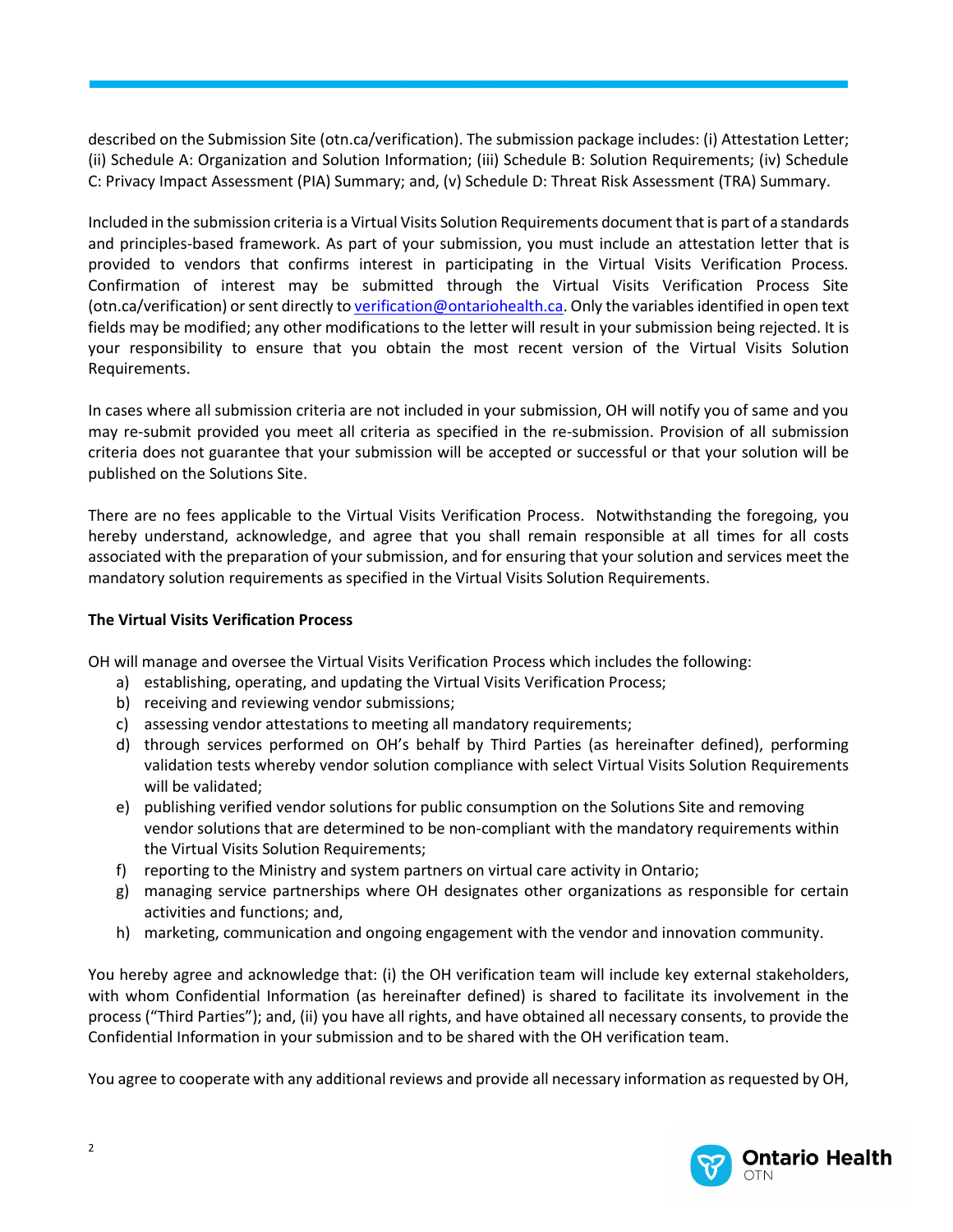or its Third Parties, to ensure OH's comprehension of your solution and validation of your submission to assist with the successful completion of the Virtual Visits Verification Process.

**TERMS AND CONDITIONS**

OH will accept and review submissions as they are received; no priority will be extended to any vendor through the process. Further, OH provides no guarantee on the length of time to complete the lifecycle of the Virtual Visits Verification Process or to publish successfully verified solutions on the Solutions Site. Vendors are welcome to approach OH with questions or comments by sending an email to verification@ontariohealth.ca.

There are two phases in the Virtual Visits Verification Process:

## **1. Attestation**

- a) Based on the templates provided by OH, vendors will complete the submission, including attestation (the "Submission") and submit this to OH.
- a) The Submission will be complete with all mandatory business and solution information as required and signed by the CEO, or other individual who holds the authority to bind the organization.
- b) Completion and provision of the Submission will mean vendor acknowledgement and acceptance of the Terms, disclaimers, and solution requirements.
- c) In the Submission, vendors must attest to meeting the mandatory solution requirements
- d) OH will review the Submission and follow up with the vendor as necessary for clarity and/or missing information.
- e) Passing the attestation step will allow vendors to progress to the validation phase
- f) After successful completion of the verification phase and before the validation phase, status on the Solutions Site is denoted as 'Verified (Attested)'.

## **2. Validation**

- a) After attestation has been successfully completed, solutions will undergo validation testing by OH, either directly or through the use of Third Parties.
- b) This phase may be undertaken immediately after attestation or scheduled for a later point, but in no event will this phase occur beyond one year of the Submission date.
- c) Within one year of verification, vendors are required to demonstrate compliance to select requirements through participation in scenario tests.
- d) Should OH identify any issues, OH will notify you of same and you may remediate and re-submit.
- e) Successful completion of the validation step will allow OH to publish the solution on the Solutions Site (otn.ca/providers/verified-solutions) as having been validated through testing with a status denoted as 'Verified (Tested)'.

As stated in the PIA and TRA requirements, attestation will be required on a yearly basis and PIAs and TRAs must be refreshed every three years from the date the PIA and TRA were conducted, or sooner should there be a change to the solution or service that impacts PHI, including but not limited to secure handling, collection, use or disclosure of PHI. Vendors should approach OH should they identify any solution changes, such as software version upgrades and cybersecurity events, that may impact compliance with mandatory requirements. Virtual Visits Solution Requirements will be updated periodically and where changes may impact compliance with mandatory requirements, vendors must notify OH. OH will send change notifications to vendors via the email address(es) provided in Schedule "A". It is your obligation to ensure you notify OH should the notification information included in Schedule "A" change.

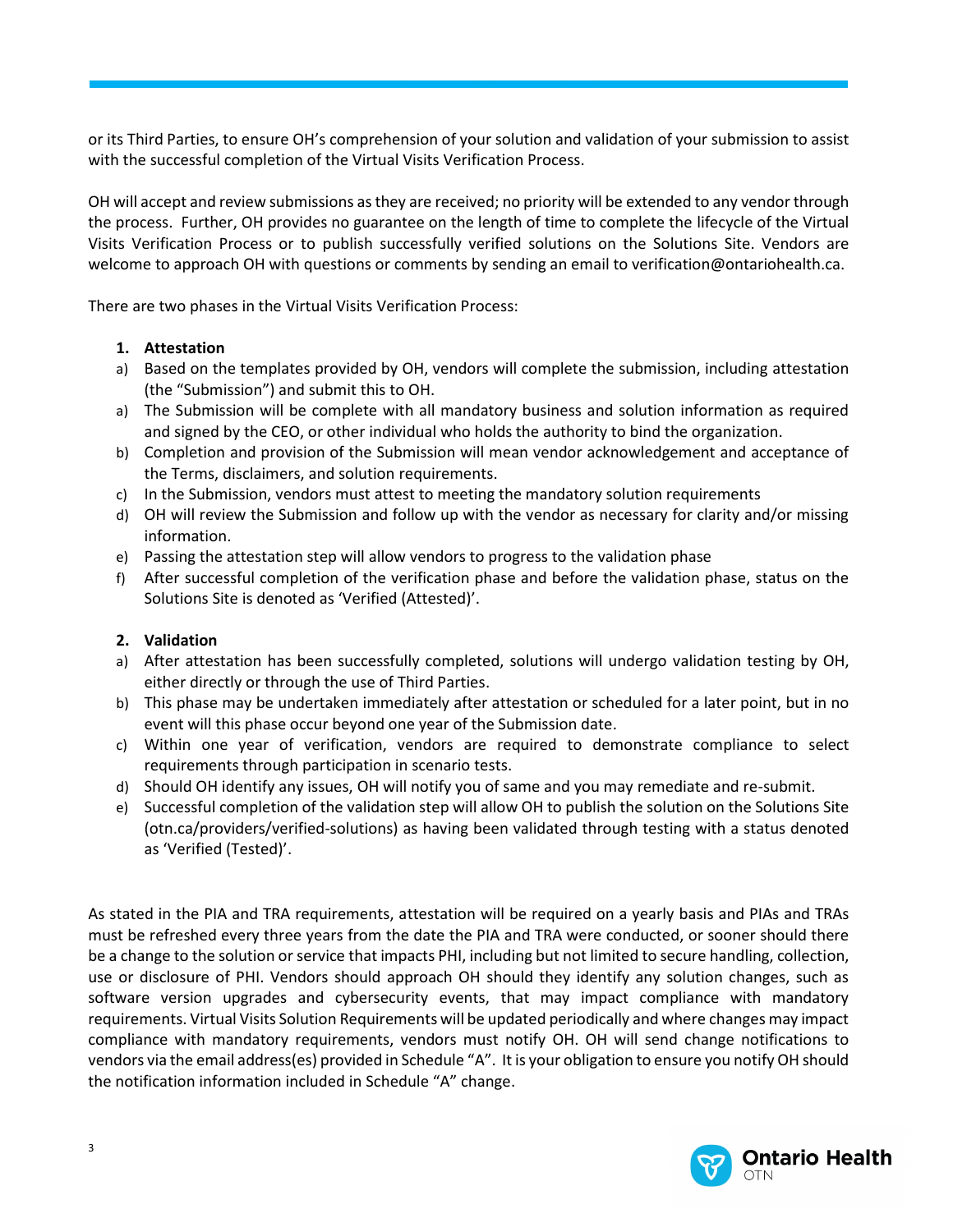## **Dispute Resolution**

Any disagreement, dispute, or inquiry regarding the inclusion, suspension or removal from the Solutions Site ("Dispute") that arises through the Virtual Visits Verification Process must follow the dispute resolution process detailed below. At all times the parties will make all reasonable efforts to resolve the Dispute.

**TERMS AND CONDITIONS**

Any Dispute may be escalated in writing to OH's Virtual Visits Verification Process team at [verification@ontariohealth.ca.](mailto:verification@ontariohealth.ca)

The Virtual Visits Verification Process business lead will assess the Dispute and engage with you to ensure understanding by both parties of the issue in dispute, to ensure that the Dispute is appropriately documented and to discover whether the Dispute may be resolved by you and OH's business lead.

If resolution is not achieved, the Dispute will be escalated to the Virtual Visits Verification Process' executive lead and a senior representative of your organization for review and to recommend a course of action to OH's Virtual Visits Verification Process governance committee. OH's Virtual Verification Process governance committee will review the Dispute resolution recommendation and if in agreement provide the recommended resolution to OH's Chief Executive Officer (CEO), or the CEO's delegate, who will provide a final communication regarding the Dispute to your identified senior representative.

## **Ongoing Vendor Obligations and Yearly Attestation**

Once published on the Solutions Site, in order to maintain your solution listing, you will make best efforts to comply with the then-current mandatory solution requirements. You will be required to submit a yearly attestation to this effect. Should there be changes or enhancements to your solution or services that impact governance, accountability, privacy and/or security, you may be required to update your risk assessments (PIA and TRA) and provide a summary of same to OH for review for on-going verification. Notwithstanding any changes, you will be required to submit new PIA and TRA Summaries to OH every three (3) years in accordance with stated requirements (otn.ca/verification).

You acknowledge and understand that you must immediately notify OH if you are no longer able to meet any mandatory requirement(s) and that your solution listing status may change to reflect 'under review' or may be temporarily removed. A remediation plan will be reviewed, and then if deemed satisfactory to address any gaps, will be accepted by OH to maintain the solution on the Solutions Site on a temporary basis, denoted as 'Under Review', until such time that the solution has been successfully resubmitted and verified as meeting all mandatory requirements.

Healthcare organizations and providers may have other obligations under the *Personal Health Information Protection Act, 2004* (PHIPA) or may as a best practice have additional requirements for vendors to meet and/or require additional implementation risk assessments or testing to be conducted. Your organization is responsible for ensuring your solution complies with all applicable legislative and regulatory requirements. The submission of a PIA and TRA summary and participation in the solution Virtual Visits Verification Process does not constitute compliance with PHIPA or that if a clinician or healthcare provider uses the solution that they are in compliance.

## **OH Obligations**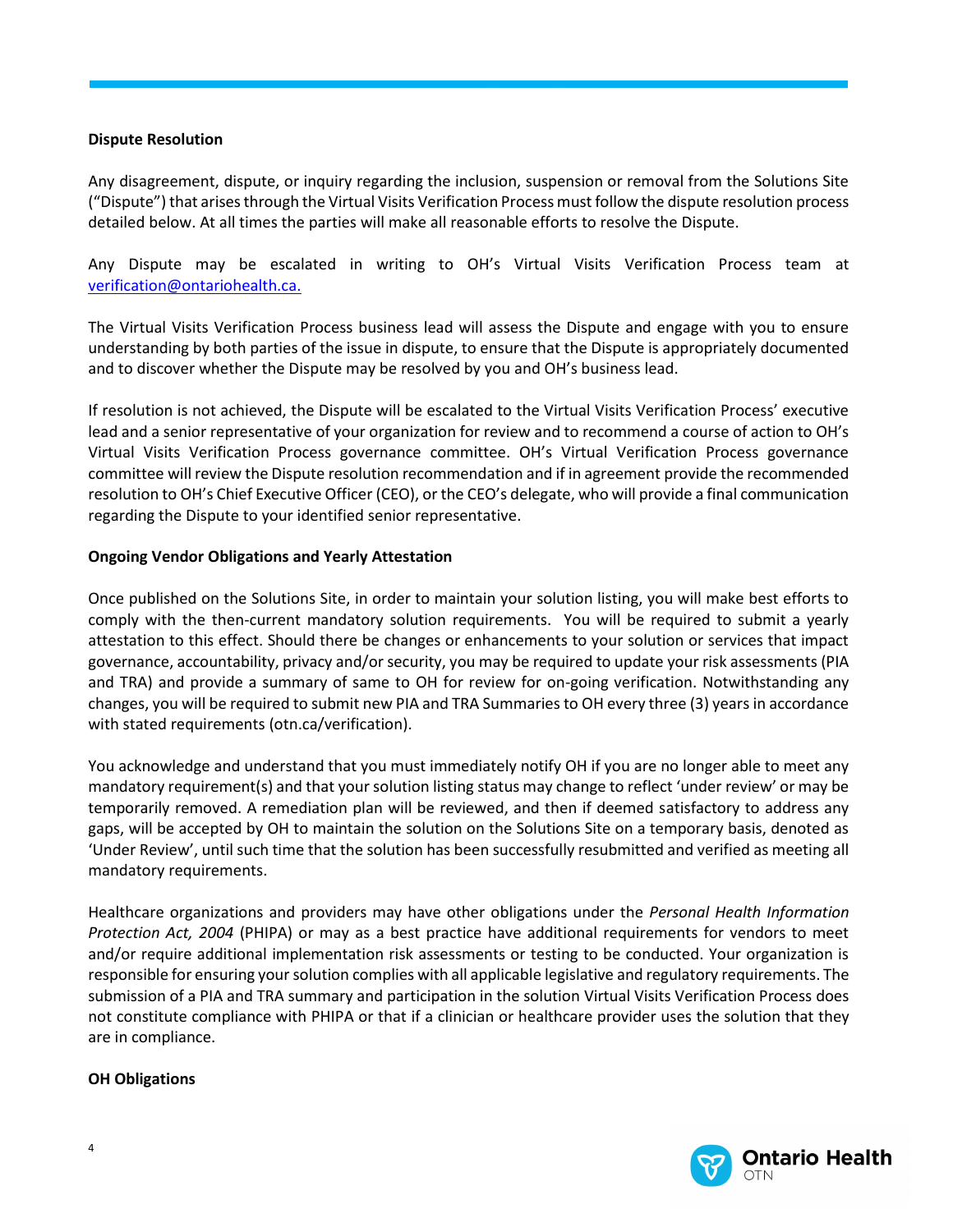OH is the process administrator, responsible for establishing, revising, approving and publishing provincial Virtual Visits Solution Requirements, receiving and assessing vendor application submissions on the Submission Site (otn.ca/verification), publishing verified vendors on the Solutions Site (https://otn.ca/providers/verified-solutions/) and for ongoing governance and oversight of the process. In furtherance of this obligation, OH may conduct market scans from time to time and may contact you to participate in same; your participation is completely voluntary.

**TERMS AND CONDITIONS**

No vendor will be extended preferential treatment or promoted in favour of another as a result of participating in the process. For clarity, OH will in no way be involved in any healthcare organization's or providers' procurement selection process.

OH will administer the process and maintain the Submission Site and Solutions Site in so long as the Ministry determines it is of value to the healthcare community within Ontario. OH has no obligation to the vendor beyond those expressly stated in these Terms.

## **Reserved Rights**

In addition to any other reserved rights detailed herein, whether express or implied, OH hereby reserves its rights to alter, augment, and change the Virtual Visits Verification Process or supporting documentation and requirements, in order to ensure alignment with government priorities and offer the most advantageous information and resources to the Ontario healthcare sector. In such event, you may be asked to submit additional documents and partake in additional assessments, reviews, or validation in order to maintain inclusion on the Solutions Site; additionally, this could require the execution of additional legal documents. You acknowledge and understand that failure to do so could result in your solution status being changed or your solution being removed from the Solutions Site.

In the event that any such change requires the sharing of data captured by your solution, the parties will enter into separate legal agreements, as necessary, to govern such activity.

OH hereby reserves its rights to remove a solution listing at any time, for any reason, including but not limited to, if issues with your solution are identified, either by OH or through the Office of the Information and Privacy Commissioner or Ontario (or from other jurisdictions), healthcare organizations, providers within Ontario, that may put into question or refute the attestations made through the process.

## **Privacy and Confidentiality**

OH is designated as an 'institution' within the meaning of the *Freedom of Information and Protection of Privacy Act* ("FIPPA") and as a result, all persons may have a legal right of access to information in the custody and/or control of OH, subject to a limited set of exemptions. Notwithstanding any provision in these Terms, you acknowledge and agree that these Terms and any records or information related to the Virtual Visits Verification Process, or any portion thereof, may be disclosed in accordance with the provisions of FIPPA, based on an access request to a party, an order of the Information and Privacy Commissioner or as otherwise required under applicable law. In the event that your organization is designated as an 'institution' within the meaning of FIPPA, OH acknowledges and agrees that these Terms and any records or information related to the Virtual Visits Verification Process, or any portion thereof, may be disclosed in accordance with the provisions of FIPPA,

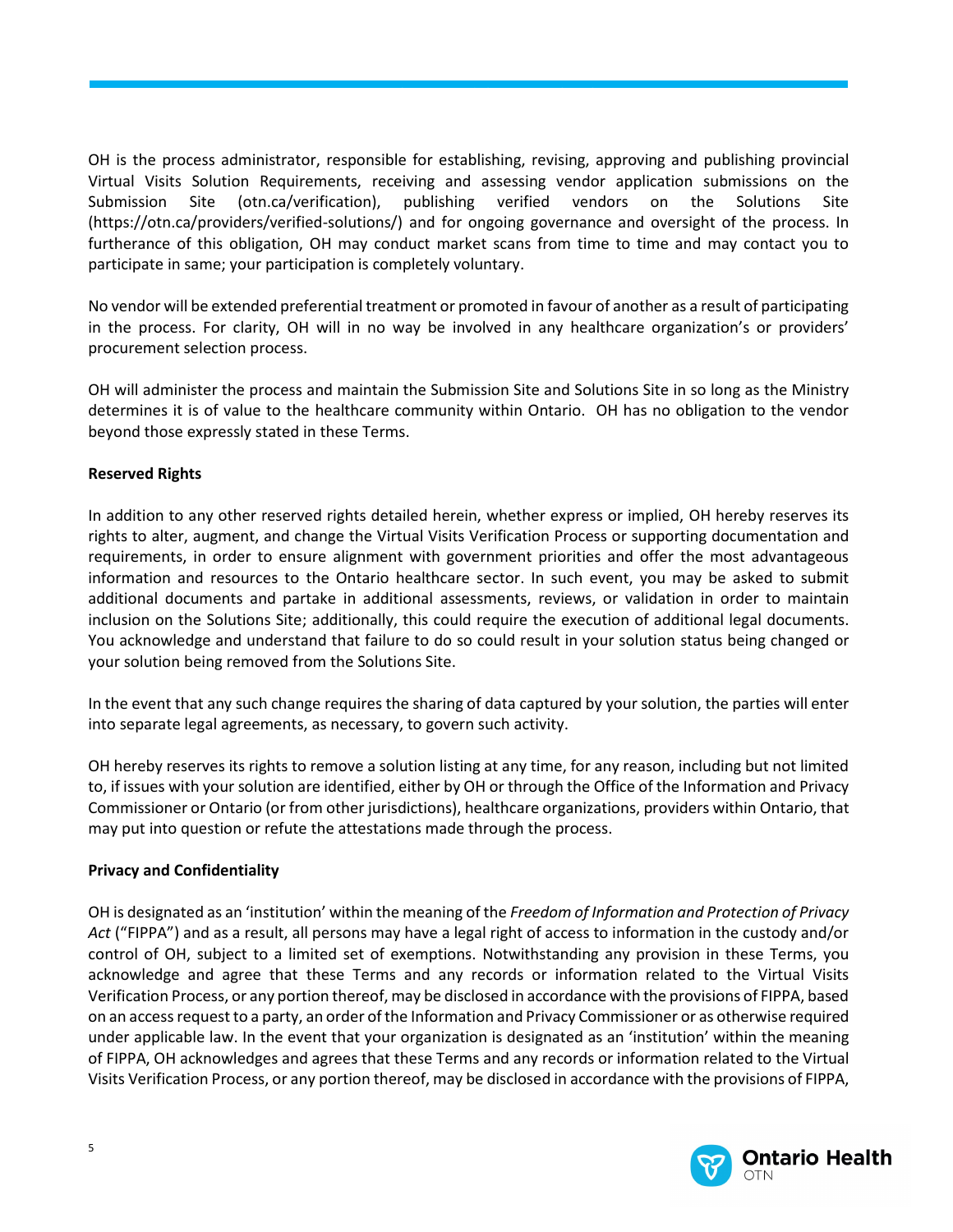based on an access request to a party, an order of the Information and Privacy Commissioner or as otherwise required under applicable law. In the event OH receives a Freedom of Information request through FIPPA, notice will be provided to any individual wherein their personal information, records (both as defined by FIPPA), Confidential Information or any eligible information will be disclosed through this process. Such notice will provide the following information: (i) the legal authority for the collection; (ii) the reason for the collection; and, (iii) who to contact for more information.

**TERMS AND CONDITIONS**

OH will only collect personal information where the collection is specifically authorized by law, used for the purposes of law enforcement or necessary for the administration of a lawfully authorized activity. OH will only use and disclose personal information as allowed or required by law.

In the context of this process, OH's authority to collect personal information is generally taken from the *Connecting Care Act*, and OH's Memorandum of Understanding and Accountability Agreement with the Ministry.

In order to administer the Virtual Visits Verification Process OH will maintain and operate the Solutions Site and collect, use and retain information as it is obtained through interaction with the site. This may include IP address.

The Submission Site, Solutions Site, and related webpages will be available in the public domain. You hereby understand, acknowledge, and agree that, if the verification process for your proposal is successful, that your organization's name will be published on the Solutions Site.

"Confidential Information" means all information or data disclosed by you in connection with your submission and any subsequent discussion related to the Virtual Visits Verification Process and/or the Virtual Visits Solution Requirements, that you clearly identify, mark and note as confidential, including, but not limited to, programs, codes, methods, techniques or process, formula, design, prototype, device, equipment or machine, financial information, PIA and TRA summaries, PIA and TRA table of contents, intellectual property, and research and development. For clarity, Confidential Information does not include the information identified herein that will be posted on the Solutions Site or any information or data that is or becomes publicly known.

For clarity, names of solutions and/or vendors are not published or otherwise made available publicly by OH during the review stage of the Virtual Visits Verification Process. The Virtual Visits Verification Process team (which will include Third Parties) is bound by strict confidentiality and/or non-disclosure agreements and will be bound by the same confidentiality obligations as detailed in these Terms. Outside of the uses detailed herein, OH will use reasonable efforts to maintain the confidentiality of submissions but only so far as the Virtual Visits Verification Process allows, having regard to the involvement of Third Parties in such processes. Once a solution has been verified and approved for publishing it will be listed on the Solutions Site.

## **Limitation of Liability and Indemnity**

Under no circumstances will OH and its directors, employees, agents and independent contractors have any responsibility or liability for any loss or damage whatsoever (including without limitation direct, indirect, special, incidental, consequential, punitive, exemplary or other damages, and including without limitation to any loss of profit, costs, expenses, harm to business, business interruption, reputation, loss of information or programs or data, loss of savings, loss of revenue, loss of goodwill, loss of tangible or intangible property, legal

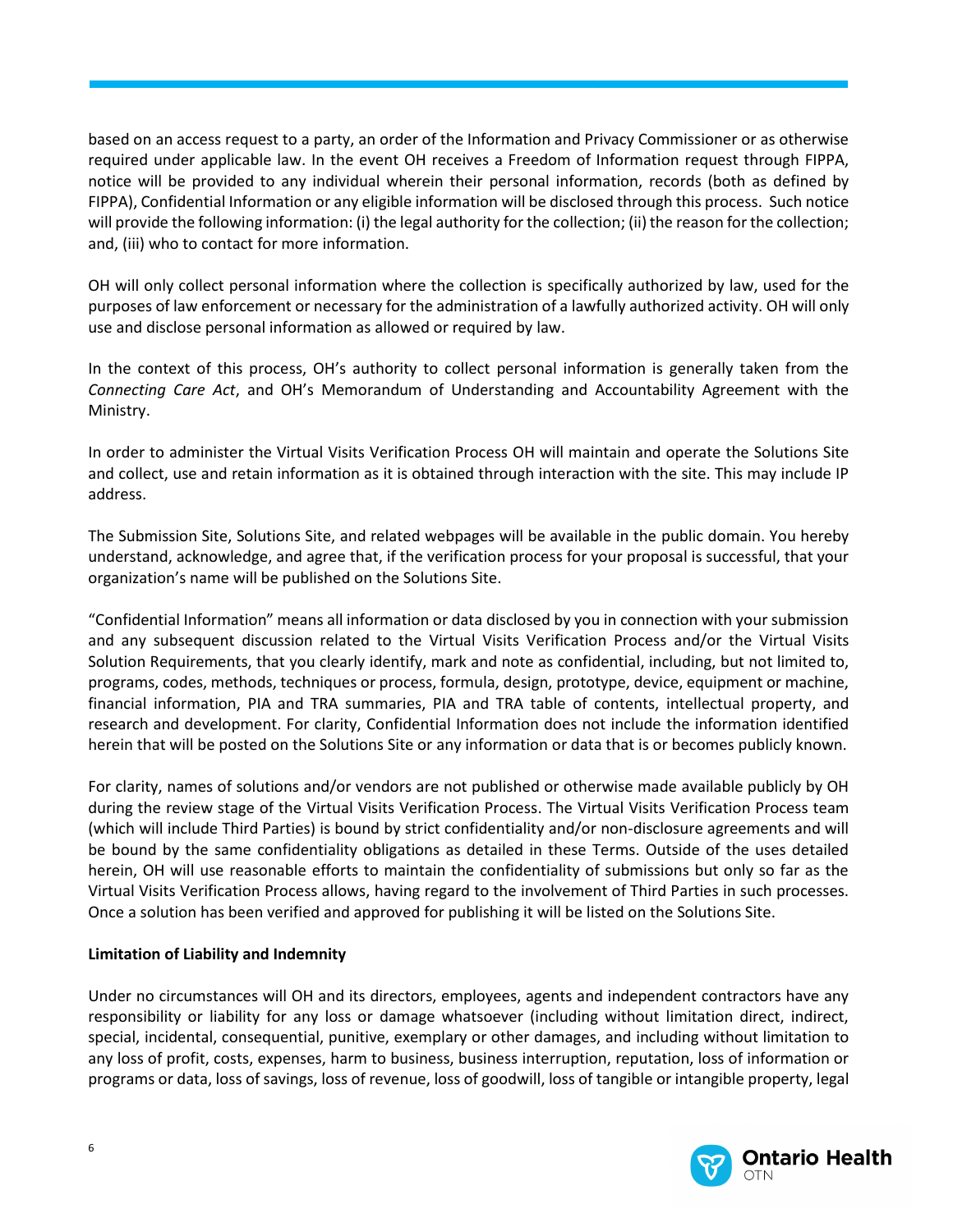fees or legal costs, wasted management or office time or damages of any kind whatsoever), whether based in contract, tort, negligence or any other legal basis, arising out of or in connection with the Virtual Visits Verification Process , the Submission Site, or the Solutions Site (including without limitation any damages suffered as a result of the use, inability to use, failure of, or any omissions or inaccuracies in, this website, any linked websites or linked social media platforms, or any of the services or content of the foregoing), even if OH has been specifically advised of the possibility of such damage or loss, or if such damage or loss was foreseeable.

**TERMS AND CONDITIONS**

Furthermore you warrant that your organization and the solution is compliant with all relevant laws (including, but not limited to, PHIPA) and with the mandatory privacy and security requirements referenced in the Virtual Visits Solution Requirements document published and updated by OH and that you accept all risks and liabilities in the event of a breach or complaint related to same.

You agree at all times to indemnify, defend and hold harmless OH, its directors, employees, agents and independent contractors against all actions, proceedings, costs, claims, damages, demands, liabilities and expenses whatsoever (including legal and other fees and disbursements) sustained, incurred or paid by OH directly or indirectly in respect of any breach of these Terms or any information related to your solution and submission.

#### **Changes, Suspension and Termination**

OH may, at any time without notice or liability, and for any reason whatsoever, terminate, change, suspend or discontinue any aspect of the Virtual Visits Verification Process and supporting processes, Submission Site and Solutions Site.

Should you wish to have your organization's name and solution removed from the Solutions Site, please provide notice to OH in accordance with the instructions detailed on the Submission Site. Please allow up to ten (10) business days for the removal from the Solutions Site.

#### **Intellectual Property**

Each party shall retain all rights in all intellectual property rights owned or controlled by such party. Except as may be otherwise permitted through these Terms, neither party grants any ownership or license rights to its intellectual property to the other party.

#### **Public Disclosures**

Should your solution be published on the Solutions Site, you may provide the link to the site in general correspondence with clients and potential clients, along with including same in proposals in response to tenders posted by provincial agencies or government entities within the healthcare sector.

Except as may be otherwise permitted herein, you may not, without the express prior written consent of OH, in any manner (including, but not limited to, advertising or marketing literature, customer lists, web sites, press releases, social media, or any other document or communication (in electronic or paper form)): (i) disclose or publish the fact that you have any relationship with OH; or, (ii) use or display a trade name, official mark or trademark of OH.